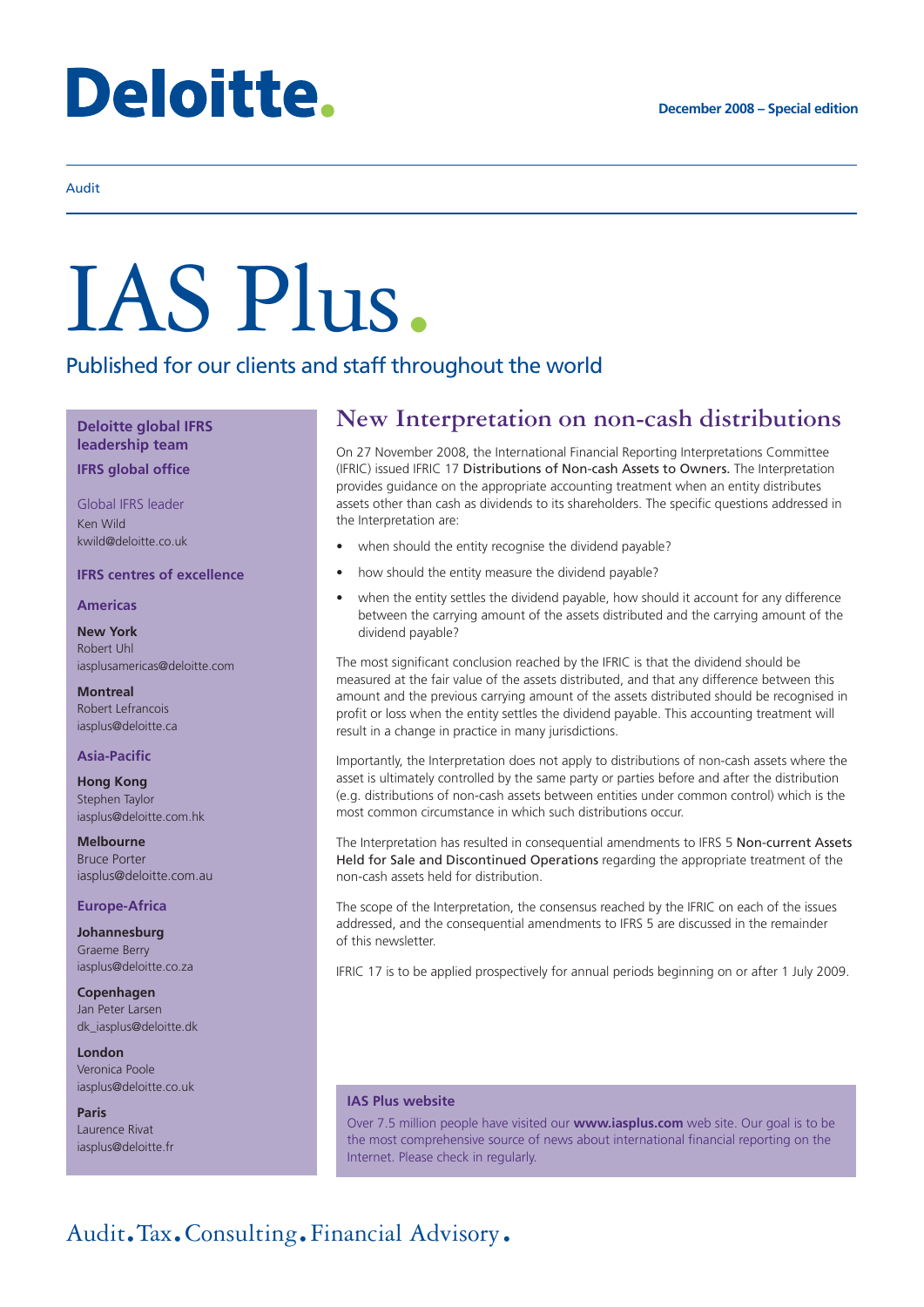# **Scope**

In general terms, the Interpretation applies to non-reciprocal distributions of non-cash assets made by an entity to its shareholders acting in their capacity as owners. This incorporates:

- distributions of non-cash assets (e.g. items of property, plant and equipment, businesses as defined in IFRS 3 Business Combinations, ownership interests in another entity and disposal groups as defined in IFRS 5); and
- distributions that give owners a choice of receiving either non-cash assets or a cash alternative.

Specifically excluded from the scope of the Interpretation are:

- distributions in which all owners of the same class of equity instruments are not treated equally. For example, the Interpretation will not apply if the distribution is made to a specific shareholder and is not offered to other shareholders of the same class of shares;
- distributions of non-cash assets that are ultimately controlled by the same party or parties before and after the distribution; and
- distributions by an entity of some of its ownership interest in a subsidiary where the entity retains control of that subsidiary. In such circumstances, IAS 27 Consolidated and Separate Financial Statements sets out the appropriate accounting treatment.

# **Consensus**

# **Recognition of the dividend payable**

The Interpretation follows the general principle that an entity should recognise a liability when it has incurred an obligation to pay that liability. In the context of non-cash distributions, the point at which an obligation arises is the point at which the dividend is appropriately authorised (and is no longer at the discretion of the entity), which will vary according to the legal requirements in particular jurisdictions. IFRIC 17 concludes that the entity should recognise a liability for a non-cash distribution:

- in jurisdictions where the approval of shareholders (or an equivalent authority) is required, when that approval is obtained; and
- in jurisdictions where further approval of dividends is not required, when the dividend is declared (e.g. by management or the board of directors).

### **Measurement of the dividend payable**

The liability should be measured at the fair value of the non-cash assets to be distributed.

If shareholders have a choice of receiving either a non-cash asset or a cash alternative, the liability should be measured considering both the fair value of each alternative and management's assessment of the probabilities for each outcome.

### **Accounting for any difference**

When an entity settles the dividend payable, IFRIC 17 requires that it should recognise the difference, if any, between the carrying amount of the assets distributed and the carrying amount of the dividend payable in profit or loss.

The impact of these requirements is illustrated in the following example.

Entity A wishes to distribute to its owners land with a carrying amount of CU20 million (determined under IAS 16's cost model). The fair value of the land is CU30 million. At the date the shareholders approve the dividend (such approval being required in the jurisdiction in which Entity A operates), the entity recognises a liability for CU30 million and debits equity with the same amount, as follows:

|           |                                | CUm | <b>CUm</b> |
|-----------|--------------------------------|-----|------------|
| <b>DR</b> | Equity (retained earnings)     | 30  |            |
| <b>CR</b> | Liabilities (dividend payable) |     | 30         |

If the liability remains outstanding at the end of a reporting period and the fair value of the non-cash asset has changed, the liability is remeasured through equity as an adjustment to the amount of the distribution.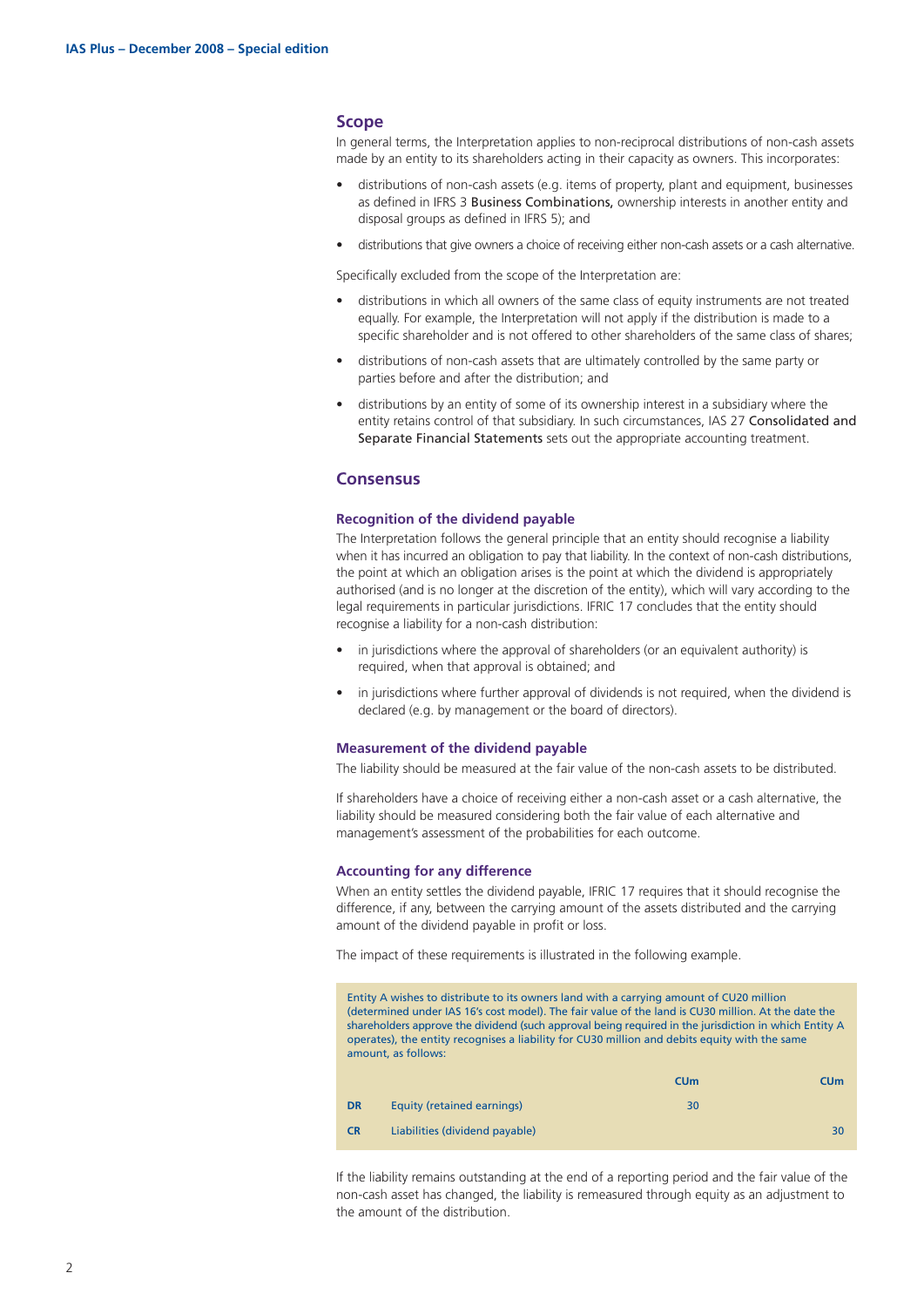Continuing the previous example, if the liability has not been settled at the end of the reporting period and the fair value of the land has increased to CU32m, Entity A debits to retained earnings an additional CU2m and increases the liability to CU32 million.

If the fair value of the non-cash asset changes between the date on which the liability is recognised and the date of settlement, the liability is remeasured through equity (retained earnings) and, on settlement, profit or loss is affected.

Continuing the previous example, if the fair value of the land has increased to CU34m on the date of settlement, the net effect is to debit to retained earnings an additional CU2m and to increase the gain on distribution of the asset to CU14m.

On settlement of the liability, the following entries would be required:

|           |                                                | <b>CUm</b>     | CUm |
|-----------|------------------------------------------------|----------------|-----|
| <b>DR</b> | Liabilities (dividend payable)                 | 32             |     |
| <b>DR</b> | <b>Equity (retained earnings)</b>              | $\overline{2}$ |     |
| <b>CR</b> | Land                                           |                | 20  |
| <b>CR</b> | Profit or loss (gain on distribution of asset) |                | 14  |

# **Presentation and disclosure**

Amounts recognised in profit or loss as a result of a non-cash distribution (as described in the example above) are required to be presented as a separate line item in profit or loss.

For liabilities recognised in the statement of financial position at the end of the reporting period, the entity is required to disclose:

- the carrying amount of the dividend payable at the beginning and end of the period: and
- any change in the liability recognised during the period as a result of a change in the fair value of the non-cash asset to be distributed.

If, after the end of the reporting period but before the financial statements are authorised for issue, the entity declares a non-cash dividend, this is a non-adjusting event after the reporting period. In such circumstances, the entity is required to disclose:

- the nature of the asset to be distributed;
- the carrying amount of the asset at the end of the reporting period; and
- the estimated fair value of the asset as of the end of the reporting period, if different from the carrying amount, and information about the method used to determine that fair value as required by IFRS 7 paragraphs 27(a) and (b).

### **Non-cash assets held for distribution (amendments to IFRS 5)**

Non-cash assets held for distribution to owners are now specifically scoped in to IFRS 5 and should be treated in accordance with IFRS 5's classification, presentation and measurement requirements.

Whether or not a non-cash asset is classified as 'held for distribution to owners' is determined using IFRS 5's general principles regarding whether the transaction is highly probable. Reclassification under IFRS 5 can be triggered in advance of approval by shareholders, but it will be necessary to consider the probability of that approval being obtained (if required in the jurisdiction) as part of the assessment as to whether the transaction is highly probable.

When the non-cash asset is classified as held for distribution to owners, it is remeasured at the lower of its carrying amount and fair value less costs to distribute, with any adjustment to carrying amount recognised in accordance with the general principles of IFRS 5. Therefore, where the fair value less costs to distribute of an asset accounted for using the cost model is less than its carrying amount, an impairment loss should be recognised in profit or loss. Where the fair value less costs to distribute is higher than the carrying amount, no adjustment is made until the distribution is made.